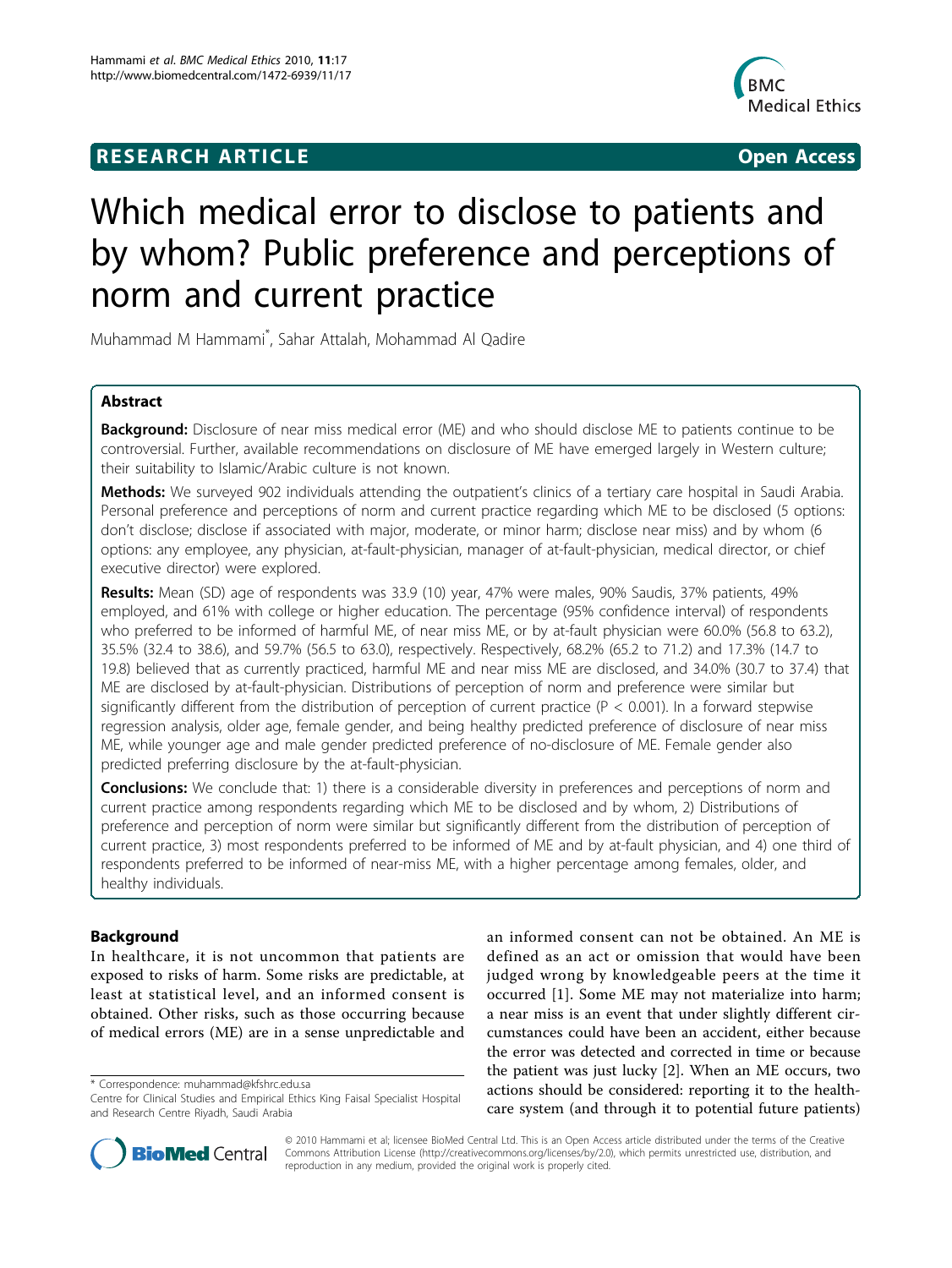and disclosing it to the patient involved. Reporting ME is paramount for quality and safety improvement and should include near miss ME [\[1,3](#page-9-0)]; compared to reporting harmful ME, reporting near miss ME offers greater frequency and fewer barriers to data collection [\[3](#page-9-0)].

Full disclosure of ME includes an explicit statement that an error (rather than just a "complication") occurred, basic description of the error, who committed the error, why it did happen, how recurrences will be prevented, and an apology [[4,5\]](#page-9-0). Non disclosure of harmful ME is considered a violation of ethical principles from both deontological and consequentialist perspectives [[6\]](#page-9-0). A policy of open disclosure standard that demands disclosure of critical events by the provider or the institution [\[7\]](#page-9-0) was promulgated in 2001 by the Joint Commission on Accreditation of Healthcare Organizations (JCAHO) and is now reflected in similar initiatives in the UK, Canada, and Australia [[8](#page-9-0)-[12\]](#page-9-0). These regulations and theoretical ethical considerations are consistent with the results of empirical ethics studies in Western cultures showing that patients overwhelmingly desire full disclosure of harmful ME [\[5](#page-9-0),[13-17\]](#page-9-0) and that full disclosure is likely to have a positive or no effect on how patients respond to ME [[18](#page-9-0)].

Disclosure of near miss ME to patients is a matter of controversy [[19,20](#page-9-0)] and an issue on which current guidelines are silent. Disclosure is recommended by some [[21-24](#page-9-0)] but not all authors in the field [\[2](#page-9-0),[25](#page-9-0)]. The American Society for Reproductive Medicine states that if there is clearly no adverse effect of a ME, disclosure may not be obligatory if it may unnecessarily increase patient's stress [[26](#page-10-0)]. In the few empirical studies that have specifically addressed near miss ME, 88% to 92% of patients desired disclosure [\[15,](#page-9-0)[27\]](#page-10-0). In contrast, most physicians opposed near miss ME disclosure [[5\]](#page-9-0). Determining who should disclose ME is another matter of controversy. According to Liang model [[21\]](#page-9-0) and the policy described by Kraman and colleagues [\[28](#page-10-0)], risk management committee should be responsible for disclosure. Others believe that the responsibility for disclosure belongs to the physician [\[10,11,22](#page-9-0),[29\]](#page-10-0). JCAHO standard requires that a responsible licensed independent practitioner or his/her designee explains the outcome [\[7\]](#page-9-0).

Current disclosure literature contains important but unanswered questions such as how patient' preferences for disclosure vary along cultural and other dimensions [[10,11\]](#page-9-0). An individual's ethical decision-making is based on his/her values and beliefs. Although major ethical values are rather universal, ethical values are subject to individual interpretation and people naturally differ in their values' hierarchy and in their beliefs. Autonomy is placed at the top of the "moral mountain" and is given a "place of honor" in Western but not other ethics [[30](#page-10-0)].

Further, there are several meanings of autonomy along a spectrum from a negative or anti paternalistic model to a positive mandating model [[31\]](#page-10-0). Furthermore, it has been argued that respect should be for the person rather than purely for autonomy [[31](#page-10-0),[32](#page-10-0)]; trust in providers, treatment with respect, and dignity were more closely associated with patients overall evaluation of their hospitals than adequate involvement in decision-making [\[33](#page-10-0)]. To our knowledge, there is no study on patients' views on disclosure of ME that has been conducted in Arabic/ Islamic countries or that compared preference (a statement about the person who has the preference) and perception of norm (a statement about the thing which is being judged).

The aim of this study was to obtain empirical evidence on public views on disclosure of ME in the outpatient's setting at a tertiary care hospital in Saudi Arabia. We examined preference, perception of norm, and perception of current practice on two topics, which ME to be disclosed and who to disclose ME.

#### Methods

This cross sectional survey was conducted in accordance with the ethical principles contained in the Declaration of Helsinki and after approval of the Research Ethics Committee of the King Faisal Specialist Hospital and Research Center (KFSH&RC) in the period from November 2007 to March 2009. All respondents gave verbal consent.

Two sets of three questionnaires addressing personal preference, perception of norm (what is appropriate in general/should be done), and perception of current practice at KFSH&RC regarding which medical error is disclosed to patients (set one) and by whom (set two) were developed by the authors in Arabic language based on literature review. After initial development, the questionnaires were presented for comments to 6 physicians and revised accordingly (minor changes in language usage to have consistency throughout the questionnaires). Face validity was assessed by interviewing 10 respondents after completing the questionnaires. The final version was pilot tested on 10 other individuals for clarity and stability (2-3 days) and found suitable. An English translation (accuracy confirmed by back translation) of the two questionnaires on personal preference is shown in Table [1](#page-2-0). Similar statements with appropriate modifications were used for the questionnaires on perceptions of norm and current practice. For example, we used the phrase "I prefer" combined with "to be" and "my/me" to indicate personal preference and "I think" combined with "should be" and "patient/his" to indicate perception of norm. For perception of current practice questionnaires, "I prefer" was omitted and "is" was combined with "patient/his". The statements in each questionnaire were arranged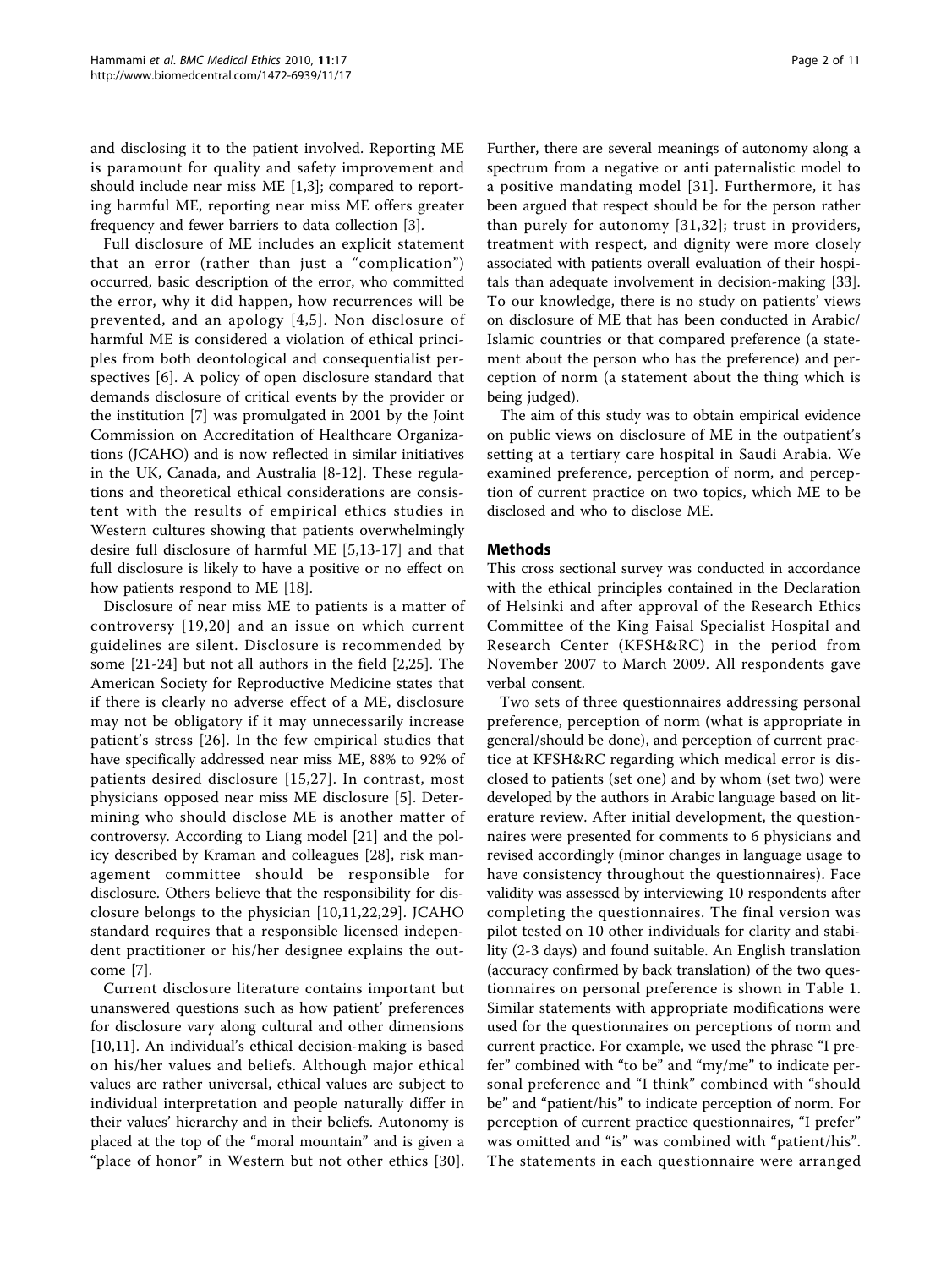| a. Which Error to be disclosed?                                                                                                                                                                                  |
|------------------------------------------------------------------------------------------------------------------------------------------------------------------------------------------------------------------|
| prefer not to be informed about any medical error that occurred during my medical care.                                                                                                                          |
| prefer to be informed about a medical error that occurred during my medical care if it caused a major harm (e.g. performing<br>an unnecessary surgery).                                                          |
| prefer to be informed about a medical error that occurred during my medical care if it caused at least a moderate harm (e.g.<br>performing an unnecessary lumber puncture).                                      |
| prefer to be informed about a medical error that occurred during my medical care if it caused any harm, even a minor one (e.<br>g. drawing an unnecessary blood sample).                                         |
| I prefer to be informed about all medical error that occurred during my medical care even if it did not cause any harm (e.g. a<br>physician orders the wrong medication but the pharmacist doesn't dispense it). |
| b. Who to Disclose Error?                                                                                                                                                                                        |
| Any employee in the hospital can inform me about the medical error that occurred to me.                                                                                                                          |
| Any physician in the hospital can inform me about the medical error that occurred to me.                                                                                                                         |
| I prefer that the physician who committed the medical error informs me about the medical error that occurred to me.                                                                                              |
| prefer that the direct manager of the physician who committed the medical error informs me about the medical error that<br>occurred to me.                                                                       |
| prefer that the medical director of the hospital informs me about the medical error that occurred to me.                                                                                                         |
| prefer that the chief executive director of the hospital informs me about the medical error that occurred to me.                                                                                                 |
|                                                                                                                                                                                                                  |

<span id="page-2-0"></span>Table 1 Questionnaires on Personal Preference of Which Medical Error to be Disclosed and Who to Disclose it

from least to most demanding. Before completing the questionnaires, participants were given the following introductory information on medical errors: "Clinical practice, just like any other beneficial practice, could hardly be completely free from harm. Such harm can be divided into two types: 1) harm that can be predicted and thus can be avoided, e.g. anaphylactic shock caused by penicillin administration to a person known to have penicillin allergy, and 2) harm that can't be predicted/avoided, e.g. inflammation of the bowel after some antibiotics treatment. The first type is called medical error. A medical error is defined as failure to complete a planned medical action as intended, or the use of a wrong plan to achieve an aim. Medical errors may or may not cause harm, for example, penicillin could be wrongly prescribed by a physician but not given to the patient because the error is discovered and corrected in time by a pharmacist or nurse. Physicians may not disclose medical errors to patients for a variety of reasons that are related to patient's interests or physician's interests or because they may think it is useless to do so. Similarly, some patients wish to be informed about medical errors and some do not. Disclosing medical errors to patients is an issue separate from disclosing them to hospital administration. In this study we are interested in disclosing medical errors to patients. We would like to know your views on: 1) which medical error to be disclosed to patients, and 2) who to disclose medical errors to patients. There are three groups of statements for each of these two questions. The first is on what you personally prefer, the second is on what you think is best in general, and the last is on what you think reflect the current practice at KFSH&RC". For each questionnaire, participants were asked to choose the most representative statement. The six questionnaires are available in Additional file [1.](#page-9-0)

Eligibility criteria included age ≥18 years, ability to understand the study and provide verbal consent, and being an Arab (having nationality of one of the Arab League States). 1069 individuals in waiting areas of the outpatient clinics of KFSH&RC were invited to participate in the study. The number of individuals invited from each area was prorated based on average clinic load. The questionnaires were self or investigator administered in Arabic, according to respondent's reported educational level  $\geq$  college education) and expressed need for assistance.

The response rate was calculated as the number of usable questionnaires (902) divided by the number of individuals approached. Data were verified by double entry. The number (% and 95% confidence interval) of respondents who chose each of the statements was determined. We used Chi<sup>2</sup> test to examine the null hypothesis of random distribution of statements' choice for each questionnaire and Kendall's W test to compare the distribution of statements' choice among the three questionnaires in each set followed by pair wise comparison by Wilcoxon Signed Ranks test. We used the Mann-Whitney test to examine if responses differed according to gender, nationality, or health status (having a chronic illness or healthy), and the Kruskal-Wallis test to examine if they differed according to education level (illiterate, school, ≥college). Correlation between age and responses to each of the three questionnaires on which ME to be disclosed was studied using Spearman's test.

We dichotomized responses to the questionnaires on which ME to be disclosed as statement one (don't disclose ME) vs. other statements, and statement 5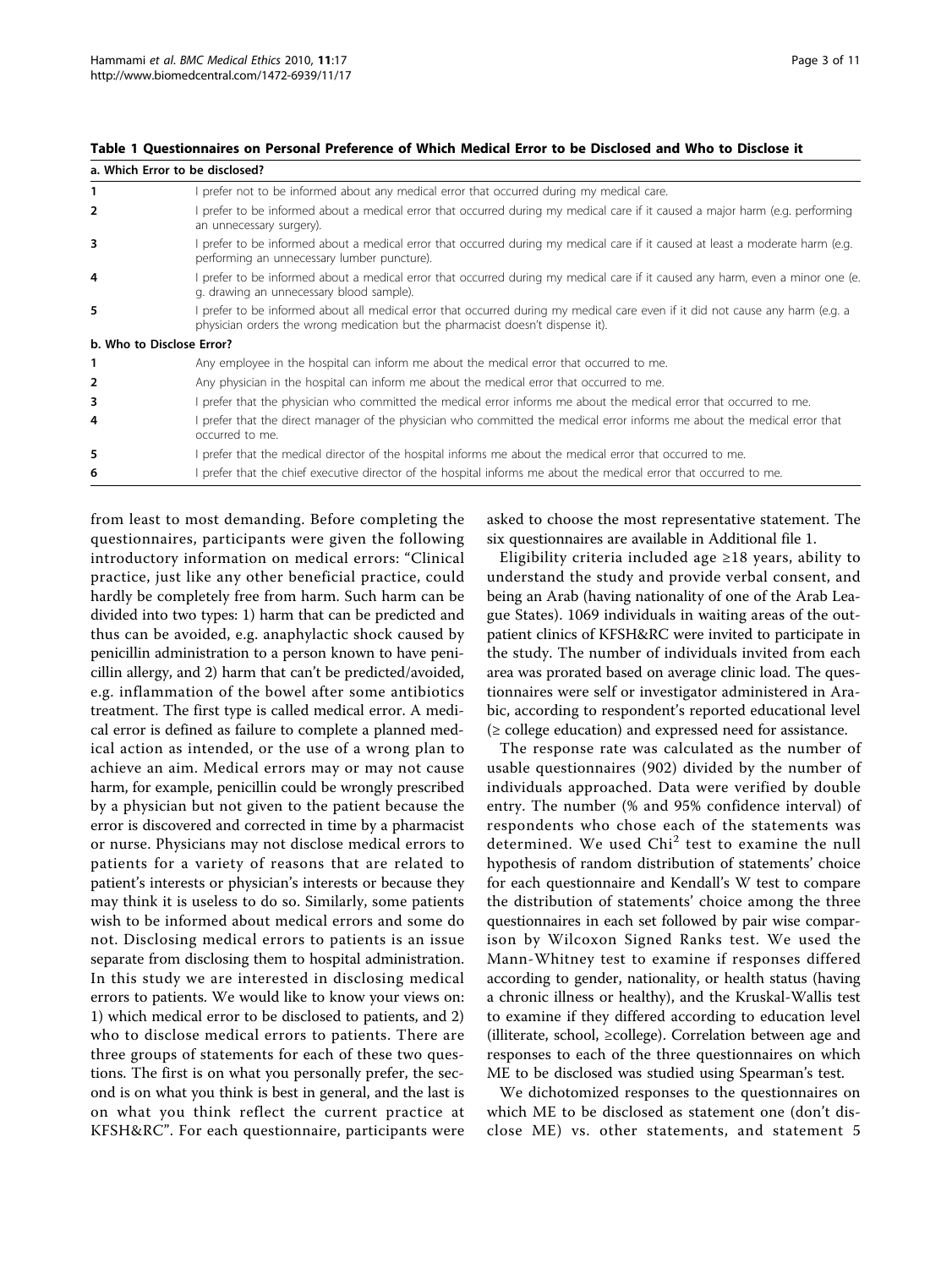(disclose near miss ME) vs. other statements; and to the questionnaires on who to disclose ME as statement three (at-fault-physician) vs. other statements. The association with gender, nationality, or health status was studied using Mantel-Haenszel common odds ratio estimate. The t test was used to compare mean age. The association between five demographic variables (age, gender, nationality, health status, and educational level) and the dichotomously coded variables was modeled using forward stepwise logistic regression analysis; the odds ratios and 95% confidence intervals were estimated. Model-based means and percentages were determined by setting other variables in the model to their mean values. Analyses were conducted by one of the author (MMH) with SPSS for Windows software (release 17.0.0, 2008. SPSS Inc., Chicago, ILL, USA). 2-tailed P values are reported.

## Results

1069 individuals were approached; 63 refused to participate, 14 did not understand the study, and 90 did not complete the questionnaires. Thus responses from 902 (84%) individuals were available for analysis. The demographics of respondents are shown in Table 2.

## Which medical error to disclose to patients?

As shown in Table [3](#page-4-0), 60.0% (95% confidence interval, 56.8% to 63.2%) of respondents preferred to be informed

|  | Table 2 Characteristics of Study Participants (no. = 902) |  |  |  |
|--|-----------------------------------------------------------|--|--|--|
|--|-----------------------------------------------------------|--|--|--|

| Age-mean (SD), yr       | 33.9 (10) |
|-------------------------|-----------|
| Gender-no. (%)          |           |
| Male                    | 425 (47)  |
| Female                  | 477(53)   |
| Nationality-no. (%)     |           |
| Saudi                   | 810 (90)  |
| Non-Saudi Arabs*        | 92 (10)   |
| Education Level-no. (%) |           |
| Illiterate              | 46 (5)    |
| Primary School          | 30(3)     |
| Intermediate School     | 75 (8)    |
| Secondary School        | 199 (22)  |
| College                 | 159 (18)  |
| University              | 392 (43)  |
| Occupation-no. (%)      |           |
| Employed                | 438 (49)  |
| Student                 | 142 (16)  |
| Housewife               | 267 (30)  |
| Unemployed              | 54 (6)    |
| Chronic Illness-no. (%) |           |
| Present                 | 333 (37)  |
| Not present             | 569 (63)  |

\*Egyptian, Syrian, Lebanese, Yemeni, Sudanese.

of harmful (major, moderate, or minor) ME. In addition, 35.5% (32.4% to 38.6%) preferred to be informed of near miss ME. Only 4.5% (3.2% to 5.9%) preferred not to be informed of ME. The distribution of norm perception was not statistically different from the distribution of preference ( $P = 0.15$ ). Further, there was significant correlation between the distributions of preference and norm perception (rho 0.64,  $P < 0.001$ ).

#### Who should disclose medical error to patients?

As shown in Table [4](#page-4-0), 59.7% (56.5% to 63.0%) of respondents preferred to be informed of ME by at-fault-physician. The distribution of the norm perception was not statistically different from the distribution of preference  $(P = 0.33)$ .

## Is there a difference between perceptions of norms and current practice?

There was significant difference ( $P < 0.001$ ) between the distributions of norm perception and current practice perception in regard to which ME to be disclosed (Table [3](#page-4-0)). The distribution of current practice perception was relatively shifted to the left (i.e., less demanding). While only 2.9% (1.8% to 4.0%) perceived it as norm not to be informed of ME, 14.7% (12.3% to 17.0%) perceived that this is currently practiced. In contrast, while 30.4% (27.4% to 33.4%) perceived it as norm to be informed of near miss ME, only 17.3% (14.7% to 19.8%) perceived that this is currently practiced. Nevertheless, there was significant correlation between norm perception and current practice perception (rho 0.17,  $P \lt \theta$ 0.001).

There was also significant ( $P < 0.001$ ) difference between the distributions of norm perception and current practice perception regarding who to disclose ME (Table [4](#page-4-0)). The distribution of current practice perception was relatively shifted to the left (i.e., less demanding). 57.2% (53.9% to 60.5%) perceived it as norm to be informed of ME by at-fault-physician but only 34.0% (30.7 to 37.4%) perceived that this is currently practiced.

#### Association between responses and respondents' demographics

As shown in Tables [5](#page-5-0) and [6,](#page-6-0) gender was significantly associated with preference and with current practice perception. The odds ratio (OR) of male/female was 0.45 (0.34 to 0.60) for preference of disclosure of near miss ME, 4.23 (2.00 to 8.98) for preference of no-disclosure of ME, 0.40 (0.30 to 0.52) for disclosure of ME by atfault-physician, 0.38 (0.25 to 0.57) for current practice perception that ME are not disclosed, and 0.45 (0.33 to 0.61) for current practice perception that ME are disclosed by at-fault-physician. Thus compared to males, a higher percentage of females preferred disclosure by at-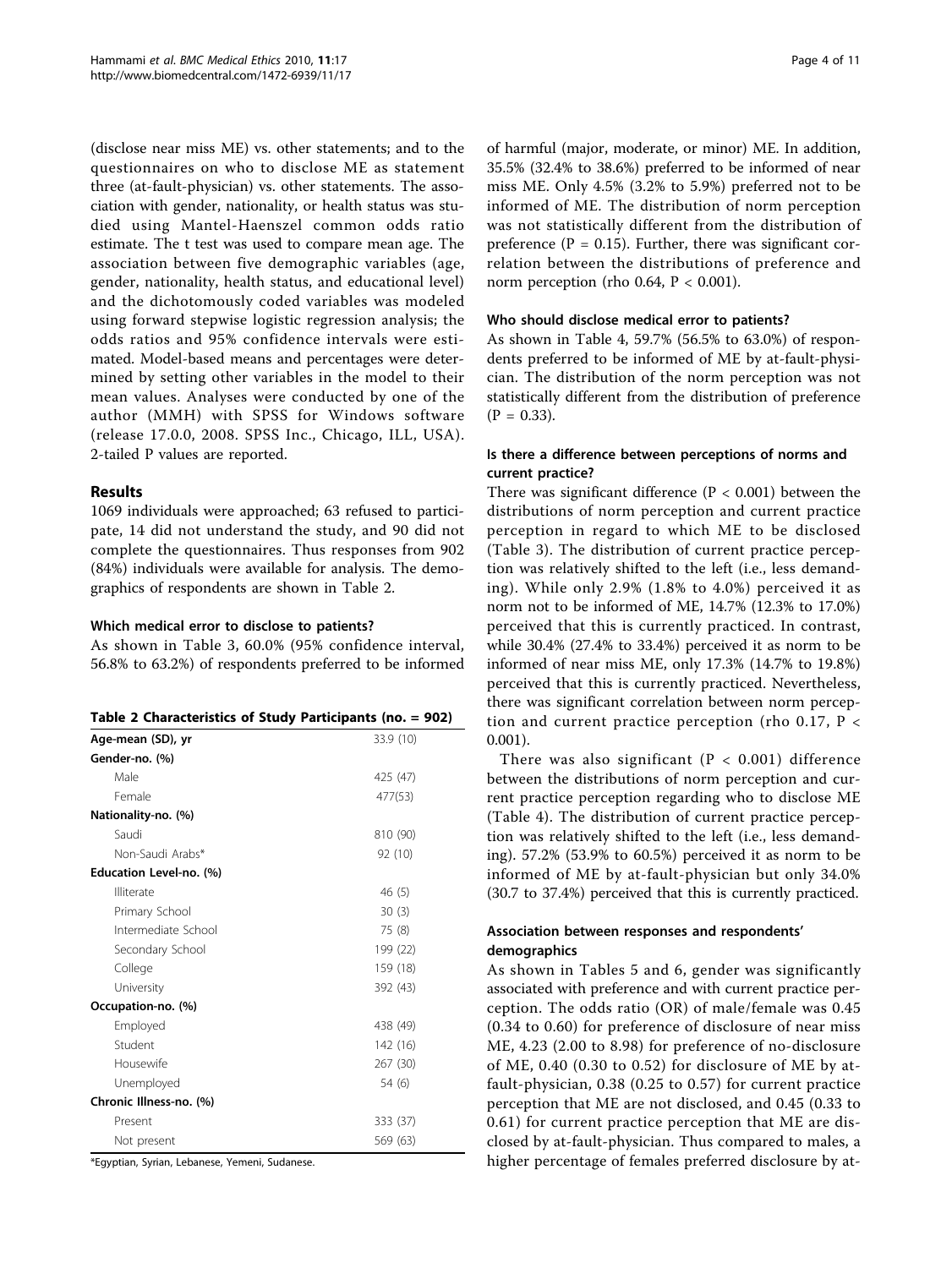|                                     |                | Disclose medical error if there is |               |            |            |  |  |  |
|-------------------------------------|----------------|------------------------------------|---------------|------------|------------|--|--|--|
|                                     | Don't disclose | Major harm                         | Moderate harm | Minor harm | Near miss  |  |  |  |
| <b>Preference</b> [902]             | 41 (4.5)       | 193 (21.4)                         | 143 (15.9)    | 205(22.7)  | 320 (35.5) |  |  |  |
| <b>Perception of Norm [902]</b>     | 26(2.9)        | 189 (21.0)                         | 193 (21.4)    | 220 (24.4) | 274 (30.4) |  |  |  |
| <b>Perception of Practice [846]</b> | 124 (14.7)     | 250 (29.6)                         | 185 (21.9)    | 141 (16.7) | 146 (17.3) |  |  |  |

#### <span id="page-4-0"></span>Table 3 Which Medical Error to be Disclosed to Patients According to Personal Preference and Perceptions of Norm and Current Practice

"Don't disclose", and disclose when there is a "major harm", "moderate harm", "minor harm", or "near miss" correspond, respectively, to statements 1 to 5 in Table 1(a). Numbers between [·] represent the number of responses. Data indicate the number (%) of respondents who chose the corresponding statement. Chi square test for the null hypothesis of random distribution was significant (P < 0.001) for each of the three questionnaires. Kendall's W coefficient of concordance (comparing the choices in the 3 questionnaires) was 0.089 (P < 0.001). Wilcoxon signed ranks test: preference vs. perception of norm, P = 0.15; preference vs. perception of current practice, p < 0.001; perception of norm vs. perception of current practice, P < 0.001.

fault-physician (70% vs. 48%), disclosure of near miss ME (44% vs. 26%), and a smaller percentage preferred no-disclosure of ME (2% vs. 8%). This difference between females and males in preference was consistent with their current practice perception that at-fault-physician discloses ME (43% vs. 26%) but not with which ME to be disclosed (17% vs. 17% for near miss ME, 20% vs. 9% for no-disclosure of ME); thus females had a larger gap between preference and current practice perception regarding which ME to be disclosed.

Nationality (Saudis vs. Non-Saudi Arabs) was not significantly associated with preference or perception. Health status was significantly associated with preference of which ME to be disclosed. The OR (patient to healthy) was 0.74 (0.56 to 0.99) for preference of disclosure of near miss ME and 0.40 (0.18 to 0.88) for preference of no-disclosure of ME, although the overall distributions of preferences were not statistically different Thus patients were less likely than healthy individuals to prefer the more extreme choices. Current practice perceptions of patients and healthy individuals were not statistically different (Table [5](#page-5-0) [&6\)](#page-6-0).

Education was significantly associated with preference and current practice perception of disclosure of ME. A higher percentage of illiterates preferred to be informed of near miss ME and perceived that in current practice ME are not disclosed. The OR of school graduates and  $\geq$  college graduates to illiterates was

0.41 (0.22 to 0.77) and 0.40 (0.21 to 0.73), respectively, for preference of disclosure of near miss ME and 0.50 (0.23 to 1.12) and 0.31 (0.17 to 0.78) for the perception that under current practice ME are not disclosed (Table [5](#page-5-0)). Twenty nine percent of the illiterates, 17% of school graduates, and 13% of ≥college graduates perceived that current practice doesn't disclose ME, whereas 2%, 6%, and 4%, respectively, preferred such practice, indicating a larger gap between preference and perception of current practice with lower education level (Table [5\)](#page-5-0).

Age was significantly associated with preference. Individuals who preferred to be informed of near miss ME or who preferred to be informed by at-fault-physician were older than the rest with a mean (95% confidence interval) difference of 1.60 (0.23 to 2.30) year  $(P = 0.02)$ and 1.65 (0.29 to 3.01) year ( $P = 0.02$ ), respectively, whereas individuals who preferred not to be informed of ME were younger with a mean difference of 4.36 (1.22 to 7.51) year ( $P = 0.007$ ). There was no significant association between age and current practice perception regarding disclosure of near miss ME, no-disclosure of ME, or disclosure by at-fault-physician ( $P = 0.83$ ,  $P =$ 0.19,  $P = 0.76$ , respectively, for mean age difference). Further, age correlated positively with preference score (statement number, 1 to 5) of which ME to be disclosed (rho  $0.11$ ,  $P = 0.001$ ) but not with current practice score  $(rho -0.03, P = 0.45).$ 

Table 4 Who to Disclose Medical Error to Patients According to Personal Preference and Perceptions of Norm and Current Practice

|                                          | Any<br>employee | Anv<br>physician | At-fault-<br>physician | Manager of at-fault-<br>physician | Medical<br>director | <b>Chief executive</b><br>director |
|------------------------------------------|-----------------|------------------|------------------------|-----------------------------------|---------------------|------------------------------------|
| Preference [867]                         | 16 (1.8)        | 105(12.1)        | 518 (59.7)             | 133 (15.3)                        | 54 (6.2)            | 41(4.7)                            |
| <b>Perception of Norm</b><br>[878]       | 25(2.8)         | 120(13.7)        | 502 (57.2)             | 147 (16.7)                        | 46(5.2)             | 38(4.3)                            |
| <b>Perception of Practice</b><br>$[758]$ | 74 (9.8)        | 238 (31.4)       | 258 (34.0)             | 99 (13.1)                         | 43 (5.7)            | 46(6.1)                            |

"Any employee", "any physician", "at-fault-physician", "manager of at-fault-physician", "medical director", and "chief executive director" correspond, respectively, to statements 1 to 6 in Table 1(b). Numbers between [·] represent the number of responses. Data indicate the number (%) of respondents who chose the corresponding statement. Chi square test for the null hypothesis of random distribution was significant (P < 0.001) for each of the three questionnaires. Kendall's W coefficient of concordance (comparing the choices in the 3 questionnaires) was 0.075 (P < 0.001). Wilcoxon signed ranks test: preference vs. perception of norm, P = 0.33; preference vs. perception of current practice, p < 0.001; perception of norm vs. perception of current practice, P < 0.001.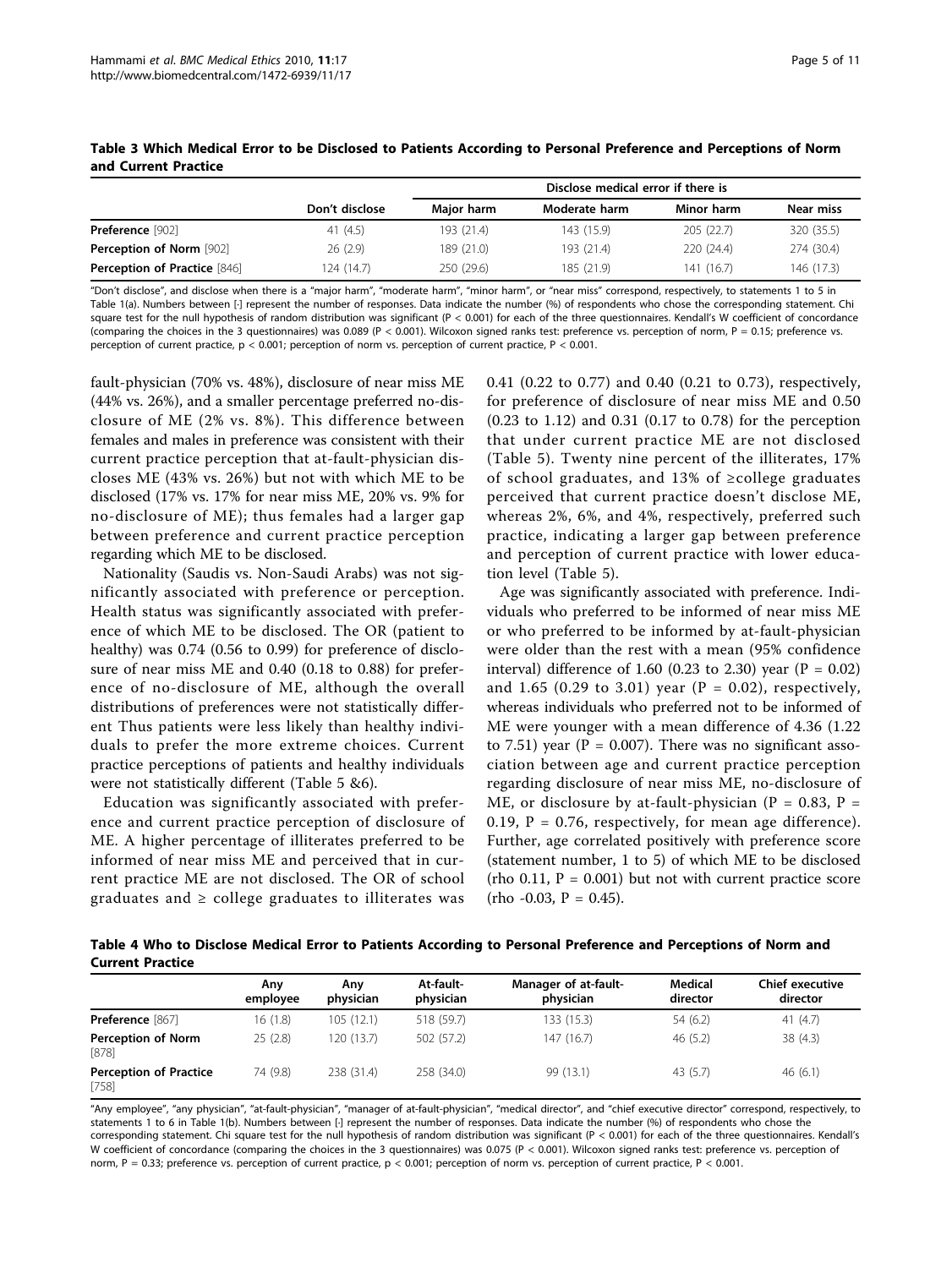|                                          |                      | Statement*                |                                        |                                     |                                       | <b>Overall P</b><br>value <sup>a</sup> | Disclose near<br>miss ME vs.<br>other choices <sup>b</sup> |                         | Don't disclose<br>ΜE<br>vs. other choices |                          |
|------------------------------------------|----------------------|---------------------------|----------------------------------------|-------------------------------------|---------------------------------------|----------------------------------------|------------------------------------------------------------|-------------------------|-------------------------------------------|--------------------------|
|                                          | Don't<br>disclose ME | Disclose major<br>harm ME | <b>Disclose</b><br>moderate<br>harm ME | <b>Disclose</b><br>minor<br>harm ME | <b>Disclose</b><br>near<br>miss<br>ME |                                        | P                                                          | <b>OR</b><br>(95% CI)   | P                                         | <b>OR</b><br>(95 %CI)    |
| <b>Personal Preference</b>               |                      |                           |                                        |                                     |                                       |                                        |                                                            |                         |                                           |                          |
| Males [425]                              | 32(8)                | 74 (17)                   | 87 (21)                                | 121(29)                             | 111(26)                               | < 0.001                                | $\,<$<br>0.001                                             | 0.45                    | $\,<$<br>0.001                            | 4.23                     |
| Females** [477]                          | 9(2)                 | 119 (25)                  | 56 (12)                                | 84 (18)                             | 209 (44)                              |                                        |                                                            | $(0.34 - 0.60)$         |                                           | $(2.00 - 8.98)$          |
| Saudis [810]                             | 38(5)                | 182 (23)                  | 129 (16)                               | 176 (22)                            | 285 (35) 0.06                         |                                        | 0.59                                                       | 0.88                    | 0.54                                      | 1.46                     |
| Non-Saudi Arabs** [92]                   | 3(3)                 | 11(12)                    | 14(15)                                 | 29 (32)                             | 35 (38)                               |                                        |                                                            | $(0.57 - 1.4)$          |                                           | $(0.44 - 4.83)$          |
| Patients [333]                           | 8(2)                 | 80 (24)                   | 57 (17)                                | 84 (25)                             | 104 (31) 0.25                         |                                        | 0.04                                                       | 0.74                    | 0.02                                      | 0.40                     |
| Healthy** [569]                          | 33(6)                | 113 (20)                  | 86 (15)                                | 121 (21)                            | 216 (38)                              |                                        |                                                            | $(0.56 - 0.99)$         |                                           | $(0.18 - 0.88)$          |
| ≥College, 551                            | 21(4)                | 114(21)                   | 101(18)                                | 128 (23)                            | 187 (34) 0.02                         |                                        | 0.003                                                      | 0.40<br>$(0.21 - 0.73)$ | 0.58                                      | 1.78<br>$(0.23 - 13.51)$ |
| School [304]                             | 19(6)                | 70 (23)                   | 42 (14)                                | 67 (22)                             | 106 (35)                              |                                        | 0.006                                                      | 0.41<br>$(0.22 - 0.77)$ | 0.29                                      | 3.00<br>$(0.39 - 22.73)$ |
| Illiterate** [46]                        | 1(2)                 | 9(20)                     | 0(0)                                   | 10(22)                              | 26(57)                                |                                        |                                                            |                         |                                           |                          |
| Perception of<br><b>Current Practice</b> |                      |                           |                                        |                                     |                                       |                                        |                                                            |                         |                                           |                          |
| Males [420]                              | 37(9)                | 104(25)                   | 119 (28)                               | 87(21)                              | 73 (17)                               | < 0.001                                | 0.93                                                       | 1.02                    | $\,<$<br>0.001                            | 0.38                     |
| Females** [426]                          | 87 (20)              | 146 (34)                  | 66 (16)                                | 54 (13)                             | 73 (17)                               |                                        |                                                            | $(0.71 - 1.45)$         |                                           | $(0.25 - 0.57)$          |
| Saudis [758]                             | 116(15)              | 230 (30)                  | 161(21)                                | 125(17)                             | 126(17)                               | 0.02                                   | 0.15                                                       | 0.68                    | 0.12                                      | 1.81                     |
| Non-Saudi Arabs** [88]                   | 8(9)                 | 20(23)                    | 24 (27)                                | 16(18)                              | 20(23)                                |                                        |                                                            | $(0.40 - 1.16)$         |                                           | $(0.85 - 3.84)$          |
| Patients [304]                           | 41 (14)              | 88 (29)                   | 60 (20)                                | 59 (19)                             | 56 (18)                               | 0.20                                   | 0.50                                                       | 1.13                    | 0.47                                      | 0.86                     |
| Healthy** [542]                          | 83 (15)              | 162 (30)                  | 125(23)                                | 82 (15)                             | 90 (17)                               |                                        |                                                            | $(0.79 - 1.64)$         |                                           | $(0.58 - 1.29)$          |
| $\ge$ College [524]                      | 66(13)               | 167(32)                   | 136 (26)                               | 73 (14)                             | 82 (16)                               | 0.004                                  | 0.83                                                       | 1.11                    | 0.01                                      | 0.31                     |
|                                          |                      |                           |                                        |                                     |                                       |                                        |                                                            | $(0.42 - 2.95)$         |                                           | $(0.17 - 0.78)$          |
| School [286]                             | 48 (17)              | 66 (23)                   | 49 (17)                                | 64 (22)                             | 59 (21)                               |                                        | 0.38                                                       | 1.56                    | 0.09                                      | 0.50                     |
| Illiterate** [35]                        | 10(29)               | 16 (46)                   | 0(0)                                   | 4(11)                               | 5(14)                                 |                                        |                                                            | $(0.58 - 4.20)$         |                                           | $(0.23 - 1.12)$          |

#### <span id="page-5-0"></span>Table 5 Medical Error (ME) to be Disclosed According to Preference and Perception of Current Practice per Demographic Characteristics

\*"Don't disclose", and disclose when there is a "major harm", "moderate harm", "minor harm", or "near miss" correspond, respectively, to statements 1 to 5 in Table 1(a). Data indicate the number (%) of respondents who chose the corresponding statement. Numbers between [·] represent the number of responses from participants with the indicated characteristic. <sup>a</sup>Mann-Whitney test or Kruskal-Wallis test (for educational status). <sup>b</sup>Mantel-Haenszel common odds ratio estimate. \*\* Reference group in the Mantel-Haenszel estimate. Percentages may not add up to 100 due to rounding.

We used a forward stepwise logistic regression model that included age, gender (female as reference group), nationality (Non-Saudi Arabs as a reference group), health status (healthy as a reference group), and educational level (illiterates as reference group). For predicting preference of disclosure of near miss ME (vs. other preferences), only age, gender, and health status remained in the model as significant predictors (OR 1.02 (1.01 to 1.04) per year,  $P = 0.008$ ; 0.45 (0.34 to 0.60),  $P < 0.001$ ; and 0.60 (0.44 to 0.82),  $P = 0.001$ , respectively). For predicting preference of no-disclosure of ME (vs. other preferences), only age and gender were significant

predictors (OR 0.96 (0.92 to 0.99) per year,  $P = 0.02$  and 3.95 (1.86 to 8.39), P < 0.001, respectively). There were no significant predictors of the perception that in current practice patients are informed of near miss ME; and only gender predicted the perception that patients are not informed of ME (OR 0.38 (0.25 to 0.57), P < 0.001). The logistic regression model also showed that gender predicted preference of ME disclosure by atfault-physician and the perception that in current practice ME are disclosed by at-fault-physician (OR 0.49 (0.35 to 0.69), P < 0.001 and 0.45 (0.33 to 0.61), P < 0.001, respectively).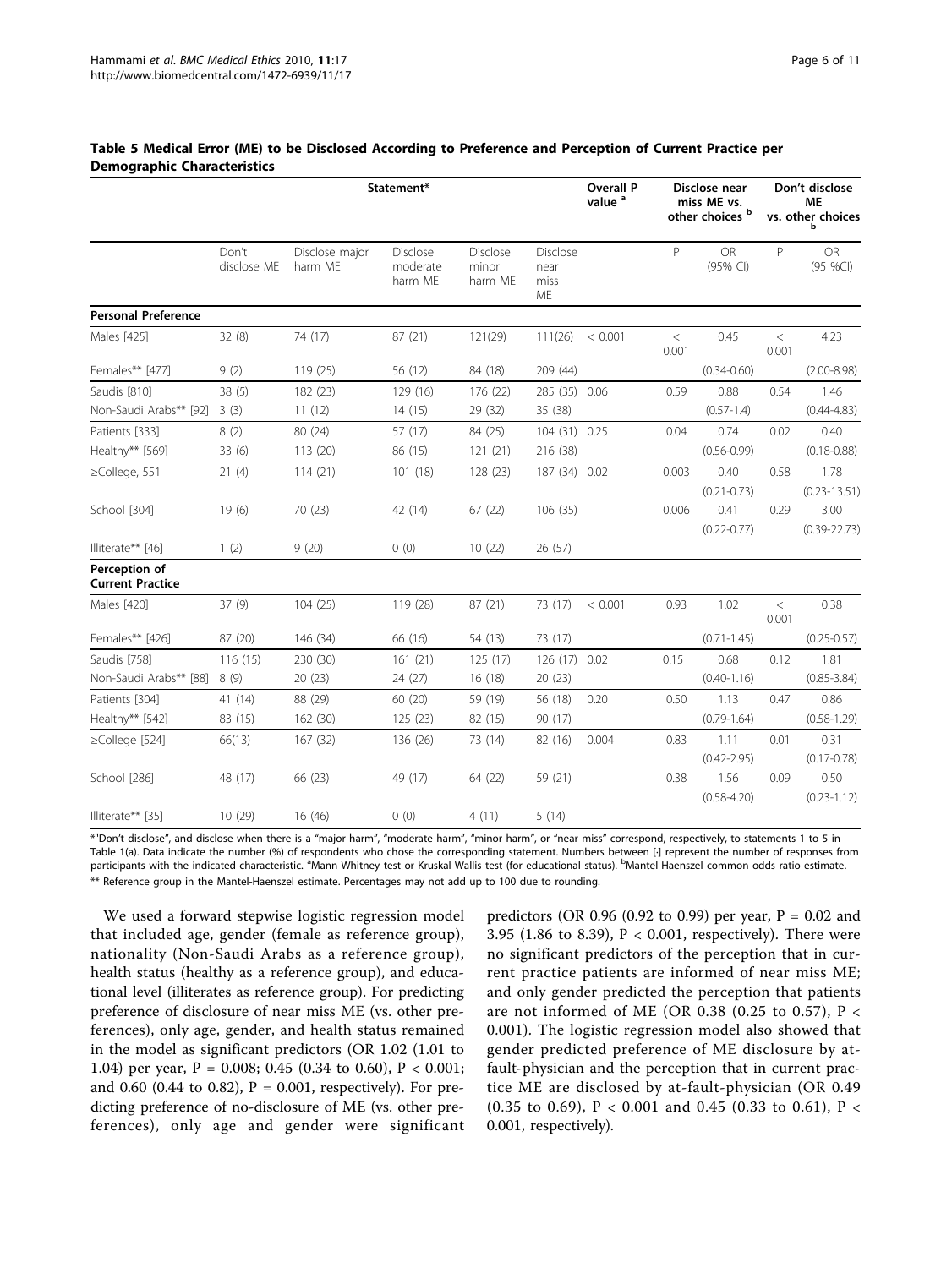|                                                 |                 |                  |                       | Statement*                        |                     |                             | Overall<br>p <sup>a</sup> |                | At-fault-<br>physician vs.<br>other choices b |
|-------------------------------------------------|-----------------|------------------|-----------------------|-----------------------------------|---------------------|-----------------------------|---------------------------|----------------|-----------------------------------------------|
|                                                 | Any<br>employee | Any<br>physician | At-fault<br>physician | Manager of At-fault-<br>physician | Medical<br>director | Chief executive<br>director |                           | P              | OR (95%<br>Cl                                 |
| <b>Personal Preference</b>                      |                 |                  |                       |                                   |                     |                             |                           |                |                                               |
| Males [399]                                     | 7(2)            | 65 (16)          | 191 (48)              | 77 (19)                           | 36(9)               | 23(6)                       | 0.04                      | $\,<$<br>0.001 | 0.40                                          |
| Females** [468]                                 | 9(2)            | 40 (9)           | 327 (70)              | 56 (12)                           | 18(4)               | 18(4)                       |                           |                | $(0.30 - 0.52)$                               |
| Saudis [778]                                    | 14(2)           | 92 (12)          | 468 (60)              | 117(15)                           | 53 (7)              | 34(4)                       | 0.74                      | 0.50           | 1.18                                          |
| Non-Saudi Arabs** [89]                          | 2(2)            | 13(15)           | 50 (56)               | 16 (18)                           | 1(1)                | 7(8)                        |                           |                | $(0.76 - 1.83)$                               |
| Patients [327]                                  | 8(2)            | 44 (14)          | 202 (62)              | 48 (15)                           | 16(5)               | 9(3)                        | 0.02                      | 0.34           | 1.15                                          |
| Healthy** [540]                                 | 8(2)            | 61(11)           | 316 (59)              | 85 (16)                           | 38(7)               | 32(6)                       |                           |                | $(0.87 - 1.52)$                               |
| ≥College [534]                                  | 11(2)           | 68 (13)          | 310 (58)              | 95 (18)                           | 32(6)               | 18(3)                       | 0.10                      | 0.13           | 0.61<br>$(0.32 - 1.16)$                       |
| School [286]                                    | 3(1)            | 31(11)           | 176 (62)              | 34 (12)                           | 21(7)               | 21(7)                       |                           | 0.30           | 0.70<br>$(0.36 - 1.37)$                       |
| Illiterate** [46]                               | 2(4)            | 6(13)            | 32 (70)               | 4(9)                              | 1(2)                | 1(2)                        |                           |                |                                               |
| <b>Perception of Current</b><br><b>Practice</b> |                 |                  |                       |                                   |                     |                             |                           |                |                                               |
| Males [405)                                     | 54 (13)         | 118 (29)         | 104(26)               | 76 (19)                           | 27(7)               | 26(6)                       | 0.50                      | $\,<$<br>0.001 | 0.45                                          |
| Females** [353]                                 | 20(6)           | 120 (34)         | 154 (43)              | 23(7)                             | 16(5)               | 20(6)                       |                           |                | $(0.33 - 0.61)$                               |
| Saudis [674]                                    | 66 (10)         | 215 (32)         | 229 (34)              | 87 (13)                           | 40 (6)              | 37(6)                       | 0.32                      | 0.92           | 0.98                                          |
| Non-Saudi Arabs** [84]                          | 8(10)           | 23 (27)          | 29 (35)               | 12(14)                            | 3(4)                | 9(11)                       |                           |                | $(0.61 - 1.57)$                               |
| Patients [270]                                  | 14(5)           | 91 (34)          | 102 (38)              | 38 (14)                           | 15 (6)              | 10(4)                       | 0.48                      | 0.11           | 1.29                                          |
| Healthy** [488]                                 | 60 (12)         | 147 (30)         | 156 (32)              | 61(13)                            | 28(6)               | 36(7)                       |                           |                | $(0.95 - 1.76)$                               |
| ≥College [478]                                  | 58 (12)         | 158 (33)         | 154 (32)              | 61(13)                            | 25(5)               | 22(5)                       | 0.002                     | 0.42           | 0.60<br>$(0.27 - 1.36)$                       |
| School [254]                                    | 15(6)           | 70 (28)          | 93 (37)               | 36 (14)                           | 17(7)               | 23(9)                       |                           | 0.47           | 0.74<br>$(0.32 - 1.69)$                       |
| Illiterate** [25]                               | 1(4)            | 10(40)           | 11(44)                | 1(4)                              | 1(4)                | 1(4)                        |                           |                |                                               |

#### <span id="page-6-0"></span>Table 6 Who to disclose Medical Error According to Public Preference and Perception of Current Practice per Demographic Characteristics

\*"Any employee", "any physician", "at-fault-physician", "manager of at-fault-physician", "medical director", and "chief executive director" correspond, respectively, to statements 1 to 6 in Table 1(b). Data indicate the number (%) of respondents who chose the corresponding statement. Numbers between [·] represent the number of responses from participants with the indicated characteristic. <sup>a</sup>Mann-Whitney test or Kruskal-Wallis test (for educational status). <sup>b</sup>Mantel-Haenszel common odds ratio estimate.

\*\* Reference group in the Mantel-Haenszel estimate. Percentages may not add up to 100 due to rounding.

## **Discussion**

The aim of this study was to survey public views on disclosure of ME to patients in the outpatient setting at a tertiary healthcare center in Riyadh, Saudi Arabia. We studied a convenient sample of 902 adult Arabs and examined three perspectives (preference, perception of norm, and perception of current practice) on two topics (which ME to disclose and who to disclose ME). The study sample had a mean (SD) age of 33.9 (10) year, 47% males, 90% Saudis, 37% patients with chronic illness (63% were independent healthy patients' companions), 49% employed, and 61% with college or higher education. The strengths of the study include a large sample size, a high response rate, simultaneous examination of preference, perception of norm, and

perception of current practice, specifically addressing near miss ME, and being the first in the Islamic/Arab culture. Its weaknesses include that it was performed in a single institution and thus the results may not be generalizable, and that it did not compare people who were or were not actually exposed to ME. We found that: 1) there is a considerable diversity in preferences and perceptions of norm and current practice among respondents both regarding which ME to disclose and by whom, 2) distributions of preference and perception of norm were similar but significantly different from the distribution of perception of current practice, 3) most respondents preferred to be informed of ME and by atfault-physician, and 4) one third of respondents preferred to be informed of near miss ME, with a higher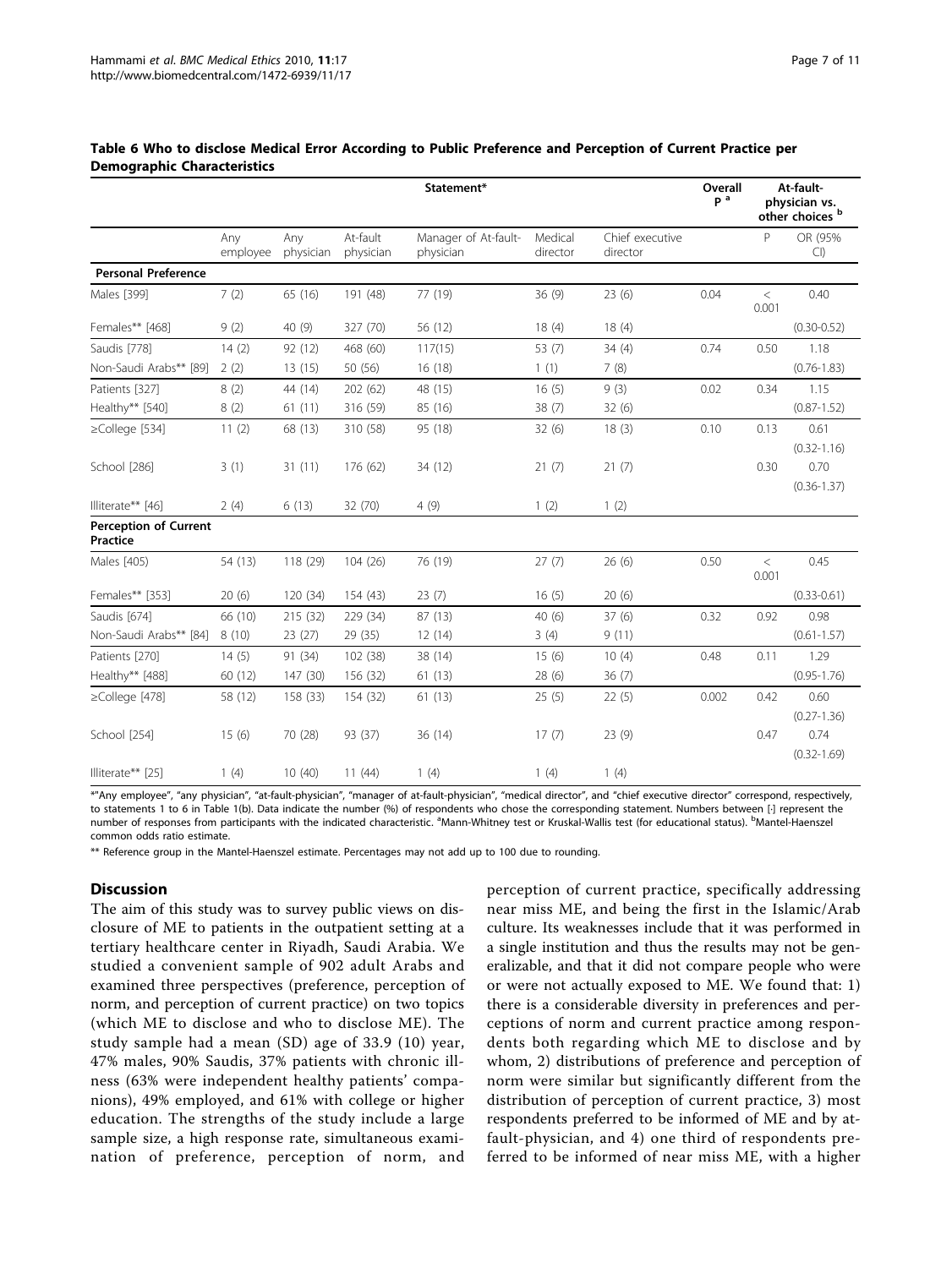percentage among females, older, and healthy individuals.

The observed diversity in preferences suggests that a one-fits-all policy on ME disclosure may results in patient's dissatisfaction. The diversity in perceptions of norm may be due to an absence of a norm or that the norm is not well known to the public. KFSH&RC has been accredited by the Joint Commission on International Accreditations since November 2000, and ME disclosure is included in its policy. However, the Rules of Implementation for Regulation of the Practice of Medicine and Dentistry that were promulgated by the Saudi Ministry of Health in January 1990 [\[34\]](#page-10-0) and the more recent Ethics of Medical Profession released by the Saudi Commission of Health Specialists are silent on the issue [[35](#page-10-0)]. From Islamic teachings point of view, it is expected that a mistake or error is disclosed, an apology is given, and forgiveness is sought. Prophet Muhammad has taught, "Whoever has oppressed another person concerning his reputation or anything else, he should beg him to forgive him before the Day of Resurrection when there will be no money (to compensate for wrong deeds), but if he has good deeds, those good deeds will be taken from him according to his oppression which he has done, and if he has no good deeds, the sins of the oppressed person will be loaded on him."[[36](#page-10-0)]. This would be understood to imply that the Islamic norm is to disclose, sincerely apologize, and rectify all harmful ME, even if associated with only a minor harm. Interestingly, in a physicians' survey, respondents who agreed that forgiveness is important for their spiritual or religious belief were more likely to disclose a hypothetical error resulting in a minor harm [[37\]](#page-10-0).

Our failure to find significant differences between preferences and perceptions of norm may be due to respondents' inability to differentiate between the two. This is not likely because they were relatively highly educated (61% had college or higher education) and the two questions were presented at the same time. Alternatively, it may reflect a rather norm-desiring culture that seeks harmony between motives (preference) and reasons (perception of norm) or a social desirability bias (a low inclination to express a preference that is different from the perceived norm).

We found that the distribution of perception of current practice regarding which ME to disclose is shifted to the left (less demanding) compared to the distributions of preference and perception of norm. Relatively, more disclosure was preferred and perceived as norm, indicating a degree of disagreement and dissatisfaction of the public with current practice. Respondents were asked about their perception of ME disclosure practice at the KFSHRC, a leading hospital in the area. A larger disclosure gap would be expected for other hospitals.

Although patients may be mistaken in their perception of current practice, such gap has been well documented in previous studies under different settings, and has been attributed to the difference between patients' and physicians' declared preferences and between physicians' preference and what they actually do [[5](#page-9-0),[10,](#page-9-0)[37](#page-10-0),[38\]](#page-10-0). Another potential contributor to this gap is respondents' inclusion of unanticipated outcomes among ME. In a study in the rural areas in USA, 41% of the ME perceived by 172 respondents involved only unanticipated outcome [[39\]](#page-10-0). Patients may have a broader definition of ME that includes poor service quality, significant delay in treatment, non-preventable adverse events, and deficient interpersonal skills [\[5\]](#page-9-0). A community survey in Oman found that only 78% of participants believed they knew what was meant by ME [\[40](#page-10-0)]. The discrepancy between preference and perception of current practice in our study was mainly in extreme choices (no-disclosure and disclosure of near miss ME) and more pronounced among females and people with lower education. This may indicate more dissatisfaction with current practice in these two groups. A previous study did not reveal an association between preference for ME disclosure and gender or education level [\[14](#page-9-0)].

Consistent with previous studies [[5,10,13](#page-9-0),[14,17\]](#page-9-0), we found that overall 95.5% of respondents preferred to be informed of ME. It is not known if this consistently expressed preference would change during an acute illness [\[10,](#page-9-0)[41](#page-10-0)]. Interestingly, compared to healthy individuals, patients in our study were more likely to prefer disclosure of harmful ME and less likely to prefer the more extreme choices (no-disclosure and disclosure of near miss ME).

Current regulations are silent regarding disclosure of near miss ME and while some authorities recommend disclosure [\[21](#page-9-0)-[24\]](#page-9-0), others disagree [[[2,25\]](#page-9-0), and [\[26](#page-10-0)]]. An important finding of our study is that 35.5% of respondents preferred to be informed of near miss ME. This is a much smaller percentage than the 88-92% reported in previous studies [[15](#page-9-0)[,27\]](#page-10-0). Interestingly, our study also showed that 30.4% of respondents perceived that the norm is to disclose near miss ME. Do patients have the ethical right to be informed of near miss ME? Although reporting of near miss ME is an important quality improvement measure [[1](#page-9-0),[3](#page-9-0)] and public disclosure of near miss ME (in aggregate) can be considered part of informed consent for future patients, it is arguable that one can defend disclosure of near miss ME to the patient involved based on the Rights approach or Rule-Utilitarian approach (looks at the consequences of having everyone follow a particular rule and calculates the overall utility of accepting or rejecting the rule) to ethics [[42](#page-10-0)]. On one hand, one can argue that as an extension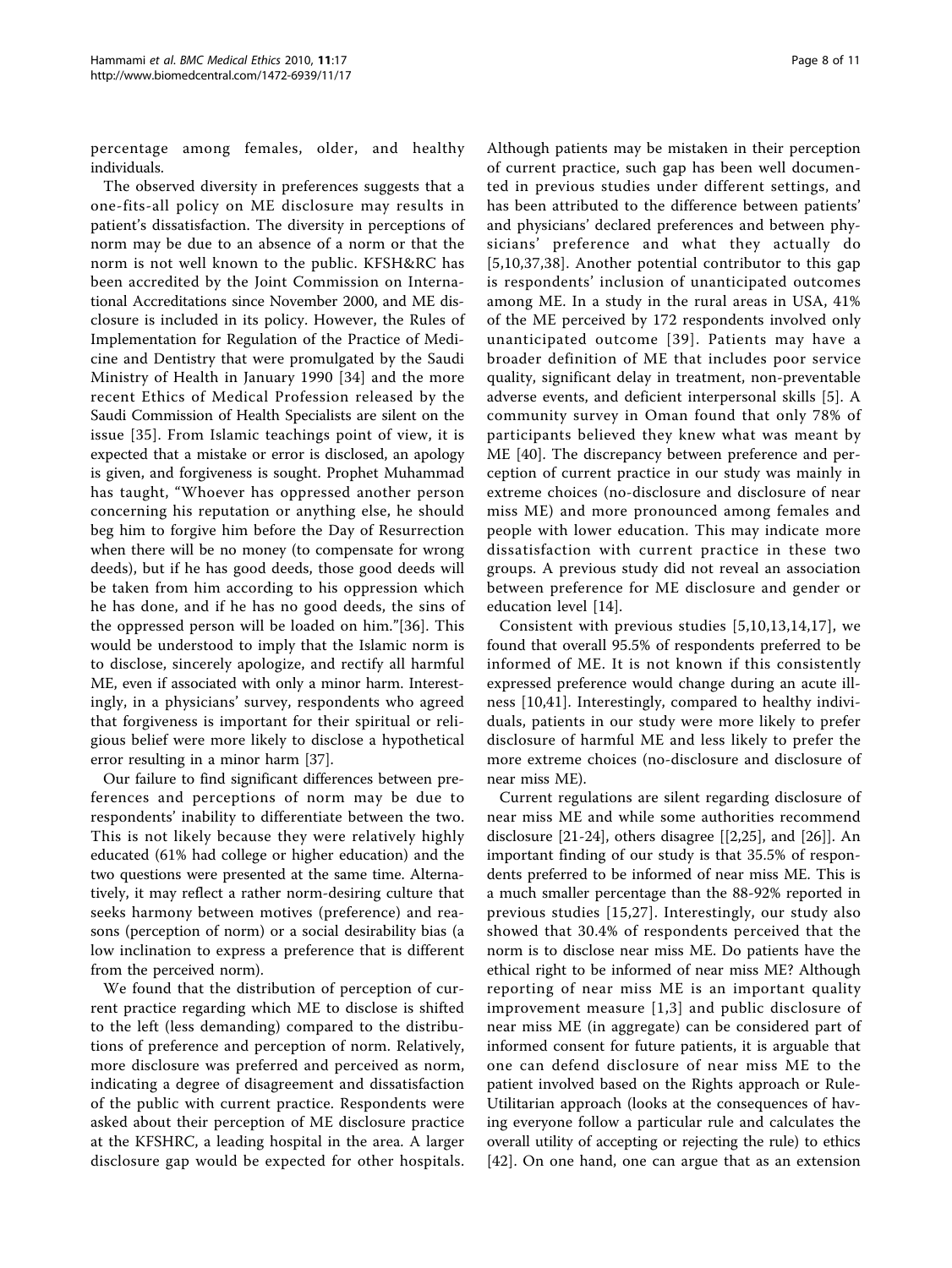of the principle of autonomy, patients have the right to know of near miss ME because it may help them make more informed healthcare choices, alert them to which error they should watch for, and create an opportunity for them to be part of quality improvement efforts [[5](#page-9-0)]. It would also reassure them that the systems to prevent ME from reaching them were working [[5\]](#page-9-0), educate them about the uncertainty of medicine, promote faith in the patient/physician relationship, provide a check point in case the healthcare system fails to improve, and allow gaining absolution from truth telling and confession on part of physicians [[42](#page-10-0)]. Two third of physicians believed that disclosing a mistake to the patient would help alleviate their feeling of guilt [\[37](#page-10-0)] and 74% of whoever disclosed a serious error experienced a relief after disclosure [[45\]](#page-10-0). On the other hand, disclosure of near miss ME may raise in the patient feelings of anger, "useless" dissatisfaction, and undue suspicion. Physicians may have uncertainties about patient's response to disclosure, whether an error actually occurred, and how to disclose it, and may feel a sense of shame - I was what was wrong [[43\]](#page-10-0) and helplessness (losing control over the situation), especially in a culture that focuses on individual responsibility rather than system improvement. Further, such disclosure may be impractical for physicians [[19\]](#page-9-0) and may put them at a conflict between their others-regarding posture and self-regarding posture [[42](#page-10-0)] as they fear loss of reputation and malpractice litigation [[37\]](#page-10-0). In this regard, a recent welcome legal development in some countries is a medical apology law that protects physicians who apology to patients from admission of medical liability [\[44](#page-10-0)]. Furthermore, near miss disclosure is not practiced outside the medical field, for example, people are not informed of human errors in maintaining or flying airplanes if harm doesn't occur, although this also involves human lives. Requiring physicians to be more virtuous than the society as a whole may not be fair or reasonable [\[42](#page-10-0)]. Thus disclosure of near miss ME may be better addressed through the Virtue approach to ethics (promotes situational appreciation since virtue is an activity in accordance with reason), ethical relativism (morality is culture- and circumstance-dependent), and Act-Utilitarianism (looks at the consequences of each individual act and calculate utility each time the act is performed). This is consistent with the recommendations of the American Society for Reproductive Medicine [[26](#page-10-0)]. In our study, females, older peoples, and healthy individuals were significantly more likely to indicate preference for disclosure of near miss ME. It is not clear why some people are more likely to be interested in information that may be disappointing and have no practical use. It could be due to a higher desire for information in general, relative lack of other competing information, or a higher degree of autonomy. This has

not been addressed in previous studies. There were no significant differences among the various demographic groups in current practice perception of disclosure of near miss ME.

Some believe that ME disclosure must be conducted as mush as possible by those originally involved in patient care [[10,11,22](#page-9-0),[29](#page-10-0)] and that physicians should take responsibility for their own errors by personally disclosing and apologizing for them [[46](#page-10-0)]. Others have advised that the healthcare provider "who last touched the patient" should not be part of the disclosure team, at least initially, because he/she may be lacking the required communication skills and experiencing emotional turmoil [[21,](#page-9-0)[28](#page-10-0)]. Thirty four percent of our respondents (43% of females and 26% of males) have the perception that under current practice ME are disclosed by at-fault-physician. A US national survey showed that only 30% of the respondents who experienced ME were reportedly informed by the involved healthcare provider [[47](#page-10-0)]. Almost 60% of respondents (70% of females and 48% of males) in the current study preferred and perceived it as norm to be informed of ME by at-fault-physician. This may indicate that they want an apology rather than a disciplinary action or just information and that they see ME as a physician responsibility rather than an organizational/systems issue. Understanding cultural expectations such as truth telling and forgiveness can provide insight into patients needs [\[46\]](#page-10-0). Just as secular Western societies continue to be influenced by Judo-Christian norms concerning social ethics [[46](#page-10-0)], Arabic and Islamic societies are still influenced by Islamic social ethics which shares many foundational values with Judaism and Christianity [[48](#page-10-0)]. Forgiveness and truth telling are praised in several verses of Quran, for example: "Be quick in the race for forgiveness from your Lord, and for a Garden whose width is that (of the whole) of the heavens and of the earth, prepared for the righteous. Those who spend (freely), whether in prosperity, or in adversity; who restrain anger, and pardon (all) men; for Allah loves those who do good." (Chapter 3, verses 133,134), "O ye who believe! stand out firmly for justice, as witnesses to Allah, even as against yourselves, or your parents, or your kin, and whether it be (against) rich or poor: for Allah can best protect both. Follow not the lusts (of your hearts), lest ye swerve, and if ye distort (justice) or decline to do justice, verily Allah is well-acquainted with all that ye do."(Chapter 4, verse 135) [[49](#page-10-0)]. Fulfilling patients' cultural expectations may help patients forgive physicians and physicians reach self-forgiveness; a systems approach may not apply here since the patient/physician relationship is perceived to be present between individuals, not between a person and a "system" [\[46](#page-10-0)]. An apology for ME implies admission of fault and expression of regret for the action and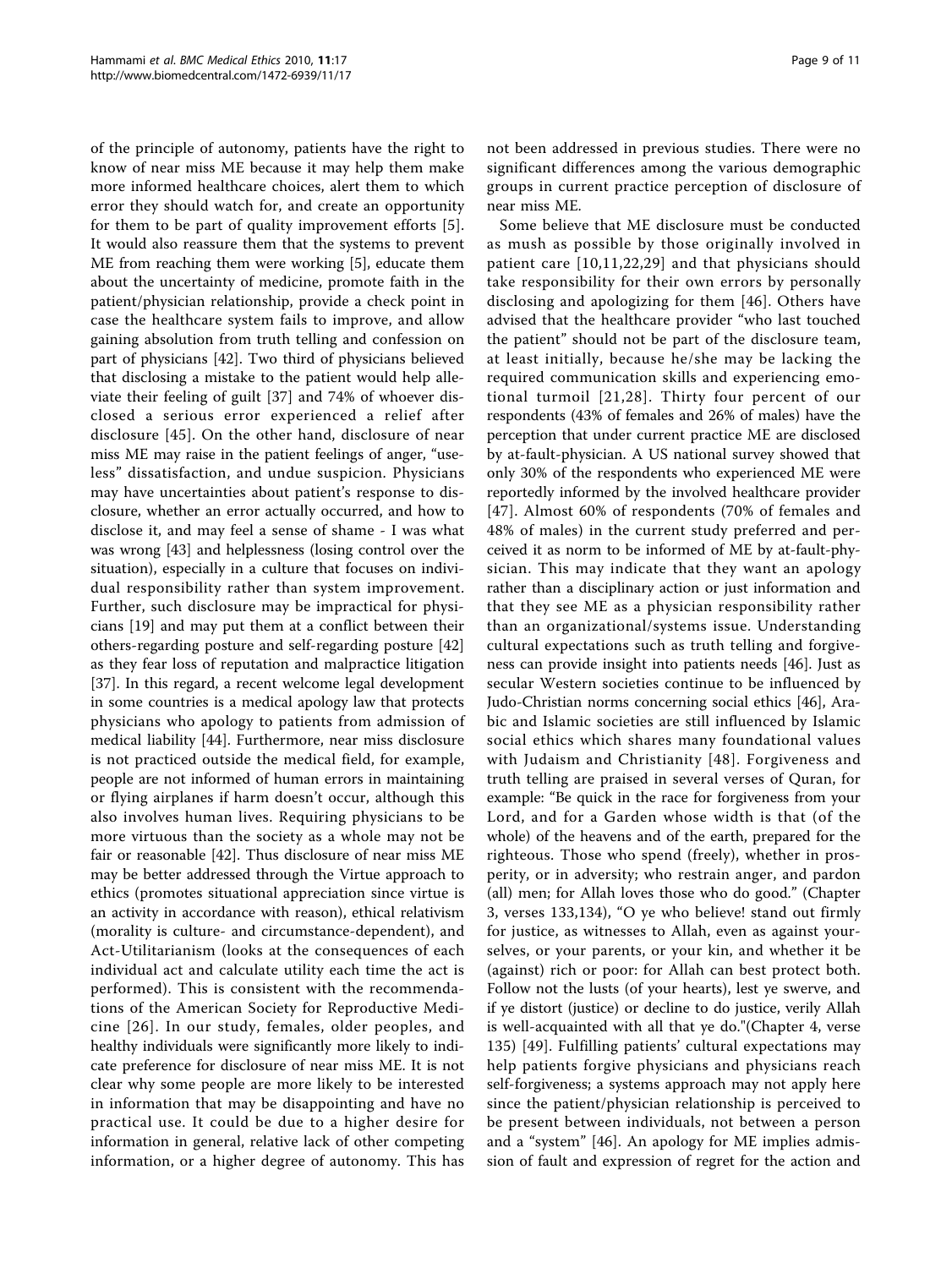<span id="page-9-0"></span>sympathy for the results, but does not necessarily contain an acknowledgment of responsibility [\[44\]](#page-10-0). At a cognitive level, apology allows patients to take the perspective of the "at-fault-physician", having a more positive perception of his/her character and recognizing that the circumstances may have played a role. At an affective level, it allows patients to appreciate that the "at-fault-physician" is also suffering [[44](#page-10-0)]. The type of apology, whether an apology of regret/sympathy or an apology of responsibility, may not be as important in soothing patient's anger and suspicion as the perceived sincerity [10,[50](#page-10-0)], and this can be best conveyed by the at-fault-physician.

#### Conclusions

In the setting of outpatient clinics at a tertiary care hospital in Saudi Arabia, we found that: 1) There is a considerable diversity in preferences and perceptions of norm and current practice regarding which ME to disclose and by whom, which may indicate that a one-fitsall policy for ME disclosure may result in patients' dissatisfaction and that there is a need for more public education on patients' rights regarding ME disclosure. 2) Distributions of preference and perception of norm were similar, suggesting a rather norm-desiring culture, but significantly different from the distribution of perception of current practice, suggesting a perceived gap between preference/norm and current practice, especially in females and in individuals with lower education level. 3) Most respondents preferred to be informed of ME, consistent with previous studies in other cultures, and to be informed by at-fault physician, indicating that they are looking for an apology rather than a disciplinary action or just information. Finally, only one third of respondents preferred to be informed of near miss ME, which is much lower than what was reported in previous studies, with even a lower percentage among males, young, and sick individuals.

## Additional material

[Additional file 1: S](http://www.biomedcentral.com/content/supplementary/1472-6939-11-17-S1.DOC)tudy questionnaires. The six study questionnaires.

#### Acknowledgements

The study was funded by a grant from The King Faisal Specialist Hospital & Research Center (KFSH&RC) to MMH. KFSH&RC had no role in study design; in the collection, analysis, and interpretation of data; in the writing of the manuscript; or in the decision to submit the manuscript for publication.

#### Authors' contributions

MMH conceived of the study, participated in study design, performed statistical analysis, participated in literature review, and wrote the manuscript. SA participated in data collection, literature review, and statistical analysis. MA participated in study design, data collection, and literature review. All authors read and approved the final manuscript.

#### Competing interests

The authors declare that they have no competing interests.

#### Received: 23 July 2010 Accepted: 18 October 2010 Published: 18 October 2010

#### References

- 1. Kohn LT, Corrigan JM, Donaldson MS: To err is human: building a safer health system. A report of the Committee on Health Care in America, Institute of Medicine Washington, DC: National Academy Press 2000.
- 2. Murphy JG, McEvoy MT: [Revealing medical errors to your patients.](http://www.ncbi.nlm.nih.gov/pubmed/18460511?dopt=Abstract) Chest 2008, 133:1064-1065.
- 3. Barach P, Small SD: Reporting and preventing medical mishaps: lessons from non-medical near miss reporting systems. BM J 2000, 320:759-63.
- Calvert JF Jr, Hollander-Rodriguez J, Atlas M, Johnson KE: [Clinical inquiries.](http://www.ncbi.nlm.nih.gov/pubmed/18248735?dopt=Abstract) [What are the repercussions of disclosing a medical error?](http://www.ncbi.nlm.nih.gov/pubmed/18248735?dopt=Abstract) J Fam Pract 2008, 57(2):124-5.
- 5. Gallagher TH, Waterman AD, Ebers AG, Fraser VJ, Levinson W: [Patients](http://www.ncbi.nlm.nih.gov/pubmed/12597752?dopt=Abstract)' and physicians' [attitudes regarding the disclosure of medical errors.](http://www.ncbi.nlm.nih.gov/pubmed/12597752?dopt=Abstract) JAMA 2003, 289(8):1001-7.
- 6. Edwin AK: [Non-disclosure of medical errors an egregious violation of](http://www.ncbi.nlm.nih.gov/pubmed/19652753?dopt=Abstract) [ethical principles.](http://www.ncbi.nlm.nih.gov/pubmed/19652753?dopt=Abstract) Ghana Med J 2009, 43(1):34-9.
- 7. Joint Commission on Accreditation of Healthcare Organization: Comprehensive Accreditation Manual for Hospitals: The Official Handbook. Illinois: JCAHO 2004.
- 8. Sorensen RS, Ledema R, Piper D, Manias E, Williams A, Tuckett A: Health care professionals' views of implementing a policy of open disclosure of errors. J Health Ser Res Policy 2008, 13(4):227-232.
- 9. Kalra J, Massey KL, Mulla A: Disclosure of medical error: policies and practice. JR Soc Med 2005, 98(7):307-9.
- 10. Gallagher TH, Lucas MH: Should we disclose harmful medical errors to patients? if so, how? JCOM 2005, 12(5):253-259.
- 11. Open disclosure: a review of the literature (2008). Edited by: Allan A, Munro B [[http://www.psychology.ecu.edu.au/staff/documents/allanA/](http://www.psychology.ecu.edu.au/staff/documents/allanA/86_Allan_OD_Literature_Review.pdf) [86\\_Allan\\_OD\\_Literature\\_Review.pdf\]](http://www.psychology.ecu.edu.au/staff/documents/allanA/86_Allan_OD_Literature_Review.pdf), Accessed July 2010..
- 12. Apologies in the healing process: The apology act 2008. The registered nurses' association of Ontario. [[http://www.rnao.org/Storage/53/](http://www.rnao.org/Storage/53/4741_RNAO_Bill_108_Apology_Act_submission_-_Feb_2009.pdf) [4741\\_RNAO\\_Bill\\_108\\_Apology\\_Act\\_submission\\_-\\_Feb\\_2009.pdf](http://www.rnao.org/Storage/53/4741_RNAO_Bill_108_Apology_Act_submission_-_Feb_2009.pdf)], Accessed July 2010..
- 13. Hobgood C, Tamayo-Sarver JH, Elms A, Weiner B: Parental preferences for error disclosure, reporting, and legal action after medical error in the care of their children. Pediatrics 2005, 116(6):1276-86.
- 14. Hobgood C, Tamayo-Sarver JH, Weiner B: [Patient race/ethnicity, age,](http://www.ncbi.nlm.nih.gov/pubmed/18245222?dopt=Abstract) [gender and education are not related to preference for or response to](http://www.ncbi.nlm.nih.gov/pubmed/18245222?dopt=Abstract) [disclosure.](http://www.ncbi.nlm.nih.gov/pubmed/18245222?dopt=Abstract) Qual Saf Health Care 2008, 17:65-70.
- 15. Witman AB, Park DM, Hardin SB: [How do patients want physicians to](http://www.ncbi.nlm.nih.gov/pubmed/8951299?dopt=Abstract) [handle mistakes? A survey of internal medicine patients in an academic](http://www.ncbi.nlm.nih.gov/pubmed/8951299?dopt=Abstract) [setting.](http://www.ncbi.nlm.nih.gov/pubmed/8951299?dopt=Abstract) Arch Intern Med 1996, 156:2565-9.
- 16. Hingorani M, Wong T, Vafidis G: Patients' and doctors' attitudes to amount of information given after unintended injury during treatment. cross sectional, questionnaire survey BMJ 1999, 318:640-641.
- 17. Mazor KM, Simon SR, Yood RA, Martinson BC, Gunter MJ, Reed GW, Gurwitz JH: Health plan members' [views about disclosure of medical](http://www.ncbi.nlm.nih.gov/pubmed/15023706?dopt=Abstract) [errors.](http://www.ncbi.nlm.nih.gov/pubmed/15023706?dopt=Abstract) Ann Intern Med 2004, 140(6):409-18.
- 18. Mazor KM, Reed GW, Yood RA, Fischer MA, Baril J, Gurwitz JH: [Disclosure of](http://www.ncbi.nlm.nih.gov/pubmed/16808770?dopt=Abstract) [medical errors: what factors influence how patients respond?](http://www.ncbi.nlm.nih.gov/pubmed/16808770?dopt=Abstract) J Gen Intern Med 2006, 21(7):704-10.
- 19. Cantor MD: [Telling patients the truth: a systems approach to disclosing](http://www.ncbi.nlm.nih.gov/pubmed/12078375?dopt=Abstract) [adverse events.](http://www.ncbi.nlm.nih.gov/pubmed/12078375?dopt=Abstract) Qual Saf Health Care 2002, 11:7-8.
- 20. Levinson W, Gallagher TH: [Disclosing medical errors to patients: a status](http://www.ncbi.nlm.nih.gov/pubmed/17664451?dopt=Abstract) [report in 2007.](http://www.ncbi.nlm.nih.gov/pubmed/17664451?dopt=Abstract) CMAJ 2007, 177(3):265-7.
- 21. Liang BAA: system for medical error disclosure. Qual Saf HealthCare 2002, 11:64-8.
- 22. Wu AW: [Handling hospital errors: Is disclosure the best defense?](http://www.ncbi.nlm.nih.gov/pubmed/10610651?dopt=Abstract) Ann Intern Med 1999, 131(12):970-972.
- 23. Kalantri SP: Medical errors and ethics. *Indian J Anaesth* 2003, 47(3):174-175.
- 24. Hébert PC, Levin AV, Robertson G: [Bioethics for clinicians: 23. Disclosure](http://www.ncbi.nlm.nih.gov/pubmed/11233873?dopt=Abstract) [of medical error.](http://www.ncbi.nlm.nih.gov/pubmed/11233873?dopt=Abstract) CMAJ 2001, 164(4):509-13.
- 25. Lo B: Resolving ethical dilemmas: a guide for clinicians. Baltimore: Williams & Wilkins 1995.